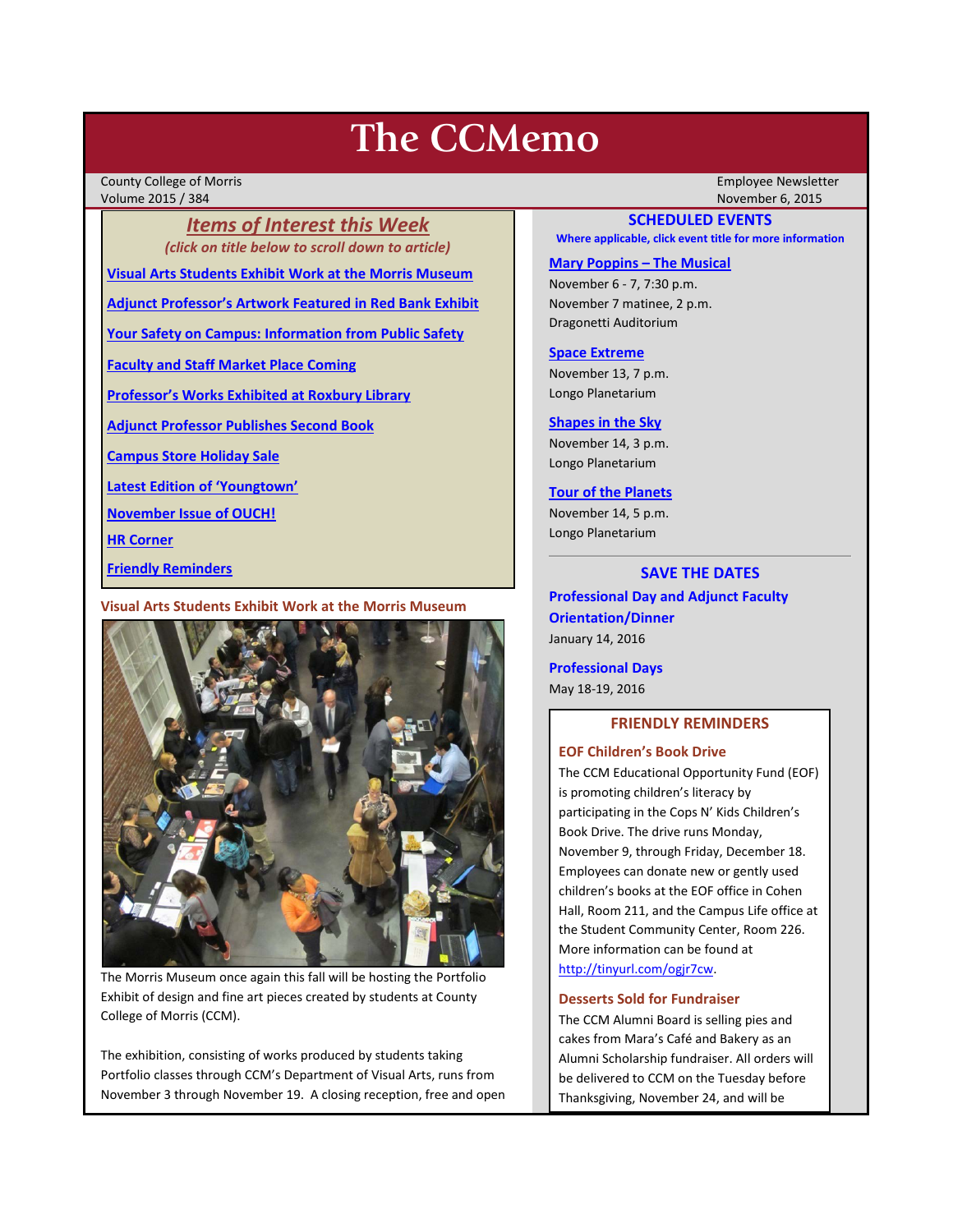to the public, is scheduled for Thursday, November 19, from 5 to 7:30 p.m. The museum is located at 6 Normandy Heights Road, Morristown.

This is the third year in a row that the museum has offered to house the Portfolio Exhibit to provide students with a larger audience to view their work. Read more at [http://tinyurl.com/oyhvf9o.](http://tinyurl.com/oyhvf9o)

# <span id="page-1-0"></span>**Adjunct Professor's Artwork Featured in Red Bank Exhibit**



Karin Lowney-Seed, adjunct professor of fine arts at CCM, will have her artwork featured in a twoartist exhibition beginning this month at The Oyster Point Hotel in Red Bank.

The exhibit, featuring works in oil and acrylic by Lowney-Seed and Myke Karlowski, takes place now through January 1. The Oyster Point Hotel is located at 146 Boardman Place, Red Bank.

Lowney-Seed's art is recognized as having a sharp and direct style, featuring visual balance in a bold manner. Her work is featured along with that of Karlowski, a Red Bank native who uses fundamental visual concepts in his work. Read more at [http://tinyurl.com/pxfrmu2.](http://tinyurl.com/pxfrmu2)

# <span id="page-1-1"></span>**Your Safety on Campus: Information from Public Safety**

The CCM Department of Public Safety is taking the time to address concerns about incidents of violence taking place on college campuses across the country by providing information that can help in such a situation. Included is a report regarding active shooter events by the FBI, as well as an instructional video on what to do in an active shooter situation.

Information regarding campus incident preparedness can be found at [http://tinyurl.com/qc47ukm.](http://tinyurl.com/qc47ukm) A Public Safety security update can be found at [http://tinyurl.com/q4t27lw.](http://tinyurl.com/q4t27lw)

### <span id="page-1-3"></span>**Professor's Works Exhibited at Roxbury Library**

Dr. Roger McCoach, professor of mathematics at CCM, will be having a solo exhibition of his photography on display at the Roxbury Township Library this month. Works involving portrait, travel, nature and macro photography will be on display. Information on the Roxbury Township library can be found a[t www.roxburylibrary.org.](http://www.roxburylibrary.org/)

## <span id="page-1-2"></span>**Faculty and Staff Market Place Coming**

The Office of Campus Life will host the Fall 2015 Faculty and Staff Market Place on Tuesday, December 8, from 11 a.m. – 3 p.m., in the Student Community Center lobby. The event will provide CCM employees the opportunity to sell their crafts, gifts and wares to fellow faculty and staff, as well as students. If you are interested in

available for pick up between 3:30 and 7:30 p.m. in the Student Center, Davidson Room A.

You can order delectable desserts made fresh in Mara's own bakery with traditional family recipes to enjoy at your Thanksgiving celebration, all while helping students. Cakes are available in 7-inch or 10-inch sizes. All pies are fresh and never frozen. The order form can be found at

[http://tinyurl.com/qa6l7jg.](http://tinyurl.com/qa6l7jg)

Payment must be submitted with the order and can be in the form of cash or a check made out to Barbara Capsouras or Roseann Maione. All orders must be submitted by Monday, November 9. All sales are final. More details about Mara's pies and cakes can be found a[t www.marascafe.com.](http://www.marascafe.com/) If you have questions, please contact Barbara Capsouras at ext. 5059.

## **Library Book Group**

The CCM Library Book Group will be discussing three stories (including a turkey story – think Thanksgiving) and three essays on story telling by Mark Twain on Wednesday, November 25, at 12:30 p.m. in the library conference room. Read "A Fable," "Hunting the Deceitful Turkey" and "The McWilliamses and the Burglar Alarm" at [http://tinyurl.com/ckrth86.](http://tinyurl.com/ckrth86) Read "How to Tell a Story" and other essays at

http://tinyurl.com/m7s3lr2</u>. The club typically meets the last Wednesday of the month. Those with questions can contact ext. 5278.

# **Fall Student Workshops**

The CCM Office of Counseling and Student Success is hosting multiple upcoming workshops that are designed to help students in a number of important areas. A full schedule of Fall Semester workshops can be found a[t http://tinyurl.com/nlbqlya.](http://tinyurl.com/nlbqlya) The following is a description of the next event.

**Understanding Alternatives to Anxiety Tuesday, November 10, 12:30 p.m.; Cohen Hall, Room 269**

The first in a two-part series, this workshop will focus on developing a better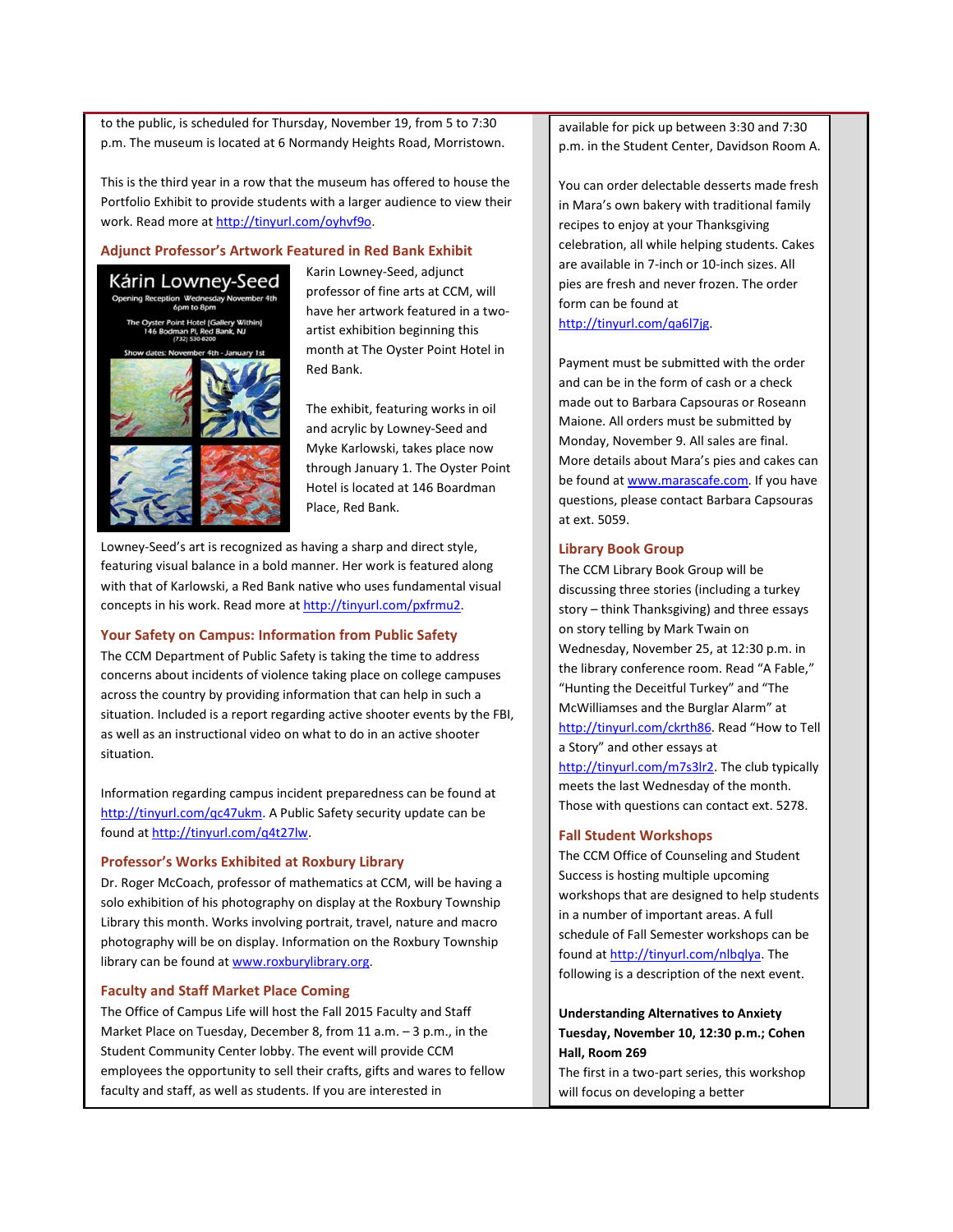participating, please contact Campus Life, located in the Student Community Center, Room 226, at ext. 5217. A registration form can be found at [http://tinyurl.com/pbgpfn6.](http://tinyurl.com/pbgpfn6) 



#### <span id="page-2-1"></span>**Campus Store Holiday Sale**

The CCM Campus Store will be holding its annual employee holiday sale on Monday, December 7. Employees will be able to enjoy 30 percent off savings, excluding electronics and clearance items. The store's hours during that day are  $8:30$  a.m.  $-6:30$  p.m.

#### <span id="page-2-0"></span>**Adjunct Professor Publishes Second Book**



Denise DeVone, adjunct professor of visual arts, recently self-published her second book of illustrations, "The Night of the Monk Key Moon." DeVone says that the book appeals to a wide audience ages 5 to 70 and over. The book is available online by contactin[g devote@aol.com.](mailto:devote@aol.com) DeVone has been teaching art classes at CCM for more than 20 years.

#### <span id="page-2-2"></span>**Latest Edition of 'Youngtown'**

The November 4 issue of "The Youngtown Edition," CCM's awardwinning student newspaper, can be found at [http://tinyurl.com/q372nj9.](http://tinyurl.com/q372nj9)

#### <span id="page-2-3"></span>**November Issue of OUCH!**

The newest issue of OUCH!, led by guest editor Jonathan Homer, takes a look at shopping online securely, a timely topic with the holidays approaching. Find the English version a[t http://tinyurl.com/qflpw6s](http://tinyurl.com/qflpw6s) and translations a[t http://tinyurl.com/legvvps.](http://tinyurl.com/legvvps)

understanding of the source and function of anxiety, specifically, how our relationship to stress and how we choose to respond to it can either increase or decrease anxious feelings.

# **Translating Your Current Skills to Future Jobs Thursday, November 12, 12:30 p.m.; Cohen Hall, Room 162**

This workshop will teach what transferrable skills are, how to acquire them and help to translate what students have learned through their experiences both on and off campus to future professional opportunities.

# **HR CORNER**

# <span id="page-2-4"></span>**Plum Benefits Deals**

As the holidays approach, Plum Benefits is offering employees some great deals in the world of entertainment. Visit [www.plumbenefits.com,](http://www.plumbenefits.com/) where you can access savings up to 60 percent on more than 80,000 offers. You'll find deals on One World Observatory, Madame Tussauds, Circle Line Sightseeing Cruises and Big Bus New York.

#### **Retirement Consultations**

One-on-one counseling sessions are available as follows with state-approved representatives:

**MetLife** representative David Sharpe will be on campus on Tuesday, November 10, from 10 a.m. – 2 p.m. in Henderson Hall, Room 107. Emai[l dsharpe2@metlife.com](mailto:dsharpe2@metlife.com) to make an appointment. He will also be on campus December 7.

**TIAA-CREF** representative Zhee Sarabia will be on campus Monday, November 23 (date change), from 9 a.m. – 4 p.m. in Henderson Hall, Room 107. Call 800-732-8353 to make an appointment. She will also be on campus December 16.

**Prudential** representative Lily Lau will be on campus on Tuesday, November 17, from 9 a.m. – 4 p.m. in Henderson Hall, Room 107. Call 732-236-6782 to make an appointment. She will also be on campus December 9.

**Voya** (formerly ING) representative Brandon Zisa will be on campus on Thursday, November 12, from 10  $a.m. - 3 p.m.$  in Henderson Hall, Room 107. Call 732-326-